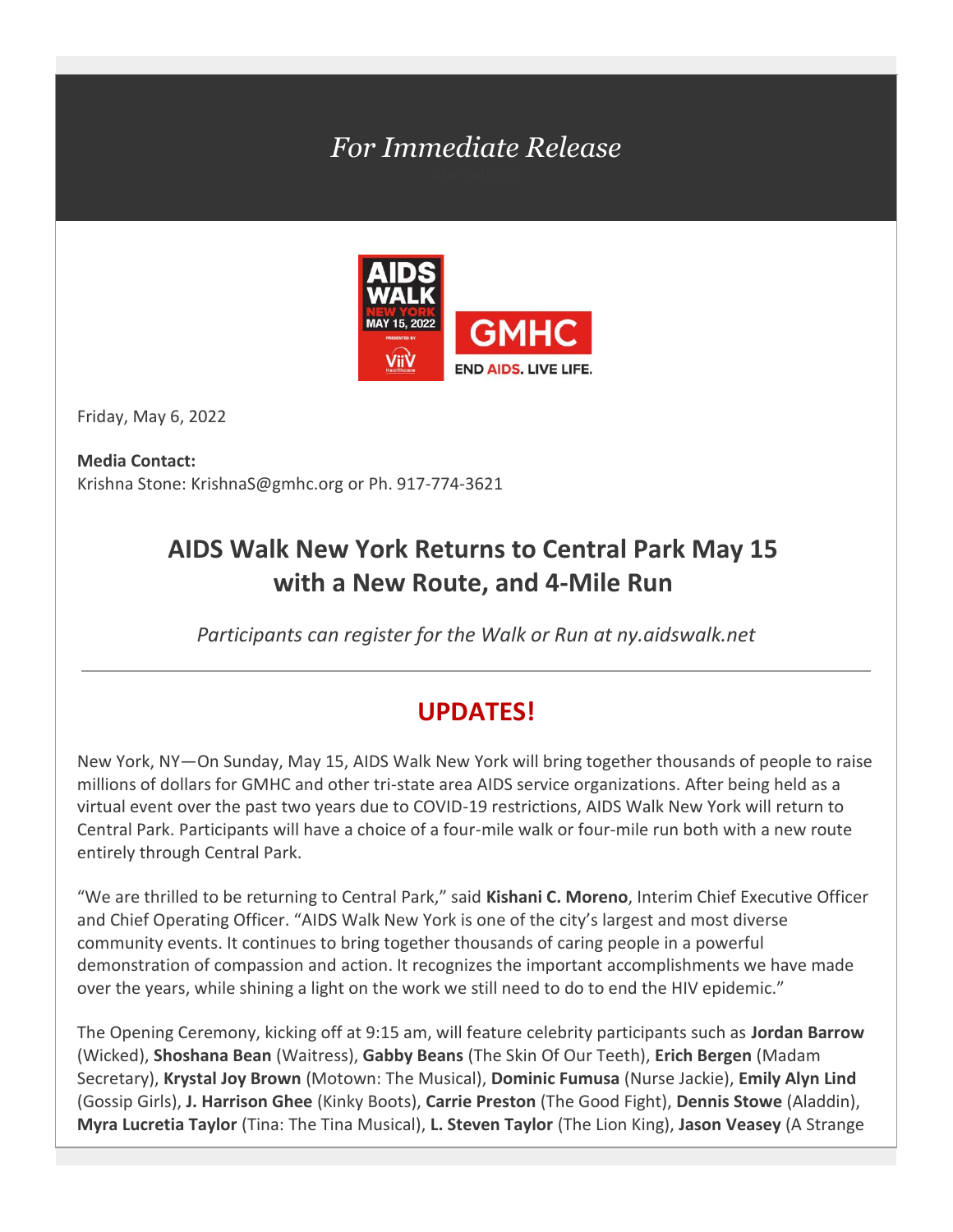Loop), **Emily Walton** (Come From Away), and **D. Woods** (for colored girls who have considered suicide/when the rainbow is enuf).

Elected Officials and representatives who will be featured include **NYC Council Member Erik Bottcher, Irak Cehonski (Office of NYC Council Member Carlina Rivera), NYC HRA Deputy Commissioner Jacqueline Dudley, NYS Senator Brad Hoylman, Joseph Kerwin (Deputy Director, NYS Department of Health AIDS Institute), Manhattan Borough President Mark Levine, U.S. Representative Jerrold Nadler,**  and **NYC Council Member Nantasha Williams.**

Upon their return from the route, fundraising participants will be treated to a Post-Walk Dance Party at the Bandshell, along with free HIV testing and community information.

"The vital funds raised will benefit GMHC's services and programs for people living with and affected by HIV and AIDS," added **Moreno**. "In the past two years during the COVID-19 pandemic, there has been a substantial increase of need for groceries, housing, mental health and substance use counseling—and more. GMHC works to address the health disparities including racism, homophobia, transphobia, poverty, stigma, discrimination, and lack of access to quality health care, which create barriers in accessing support and care."

There is no fee to join in the AIDS Walk. Participants are encouraged to raise as much as they can from family, friends, and co-workers. To learn more and to register, visit [ny.aidswalk.net.](https://nam10.safelinks.protection.outlook.com/?url=https%3A%2F%2Fny.aidswalk.net%2F&data=05%7C01%7Ckrishnas%40gmhc.org%7C108e84b124154d4c39c908da2f94add5%7C51720b5f3fff441eabc880380f4eadfc%7C0%7C0%7C637874612907630719%7CUnknown%7CTWFpbGZsb3d8eyJWIjoiMC4wLjAwMDAiLCJQIjoiV2luMzIiLCJBTiI6Ik1haWwiLCJXVCI6Mn0%3D%7C3000%7C%7C%7C&sdata=gac4Qrfs5rO2b3vnIgdjm6GkSOnS9BtQT406tsH%2BF4M%3D&reserved=0)

The event's presenting sponsor **is ViiV Healthcare.** Premier Sponsor is **Gilead.** Grand Sponsor is **Mesmerize.** Principal Sponsors are **Audacy, Barclays, Bloomberg Philanthropies, Druckenmiller Foundation, the Keith Haring Foundation, PepsiCo, and Tito's Vodka.**

**More information:**

**What:** AIDS Walk New York

**When:**Sunday, May 15; 8:15 am Run Starts; 8:30 am Sign-in, 9:15 am Opening Ceremony at the Bandshell, 10:00 am Walk Begins

**Where:** Central Park; enter at 72nd Street from either 5th Avenue or Central Park West

[Venue Map](https://cdn3.rallybound.com/Content/images/img/22742/FinalVenue22.pdf)

[Route Map](https://cdn3.rallybound.com/Content/images/img/22742/FinalRoute22.pdf)

###

### **About GMHC**

GMHC was founded in 1982 as the world's first HIV and AIDS service organization. Our mission is to fight to end the AIDS epidemic and uplift the lives of all affected. We serve New Yorkers living with and affected by HIV and AIDS with comprehensive, client-centered, psychosocial programs that address the structural drivers of the HIV and AIDS epidemic including HIV/STI testing; referrals for PrEP and PEP; meals and nutrition; housing; legal and immigration support; workforce development; benefits advocacy;